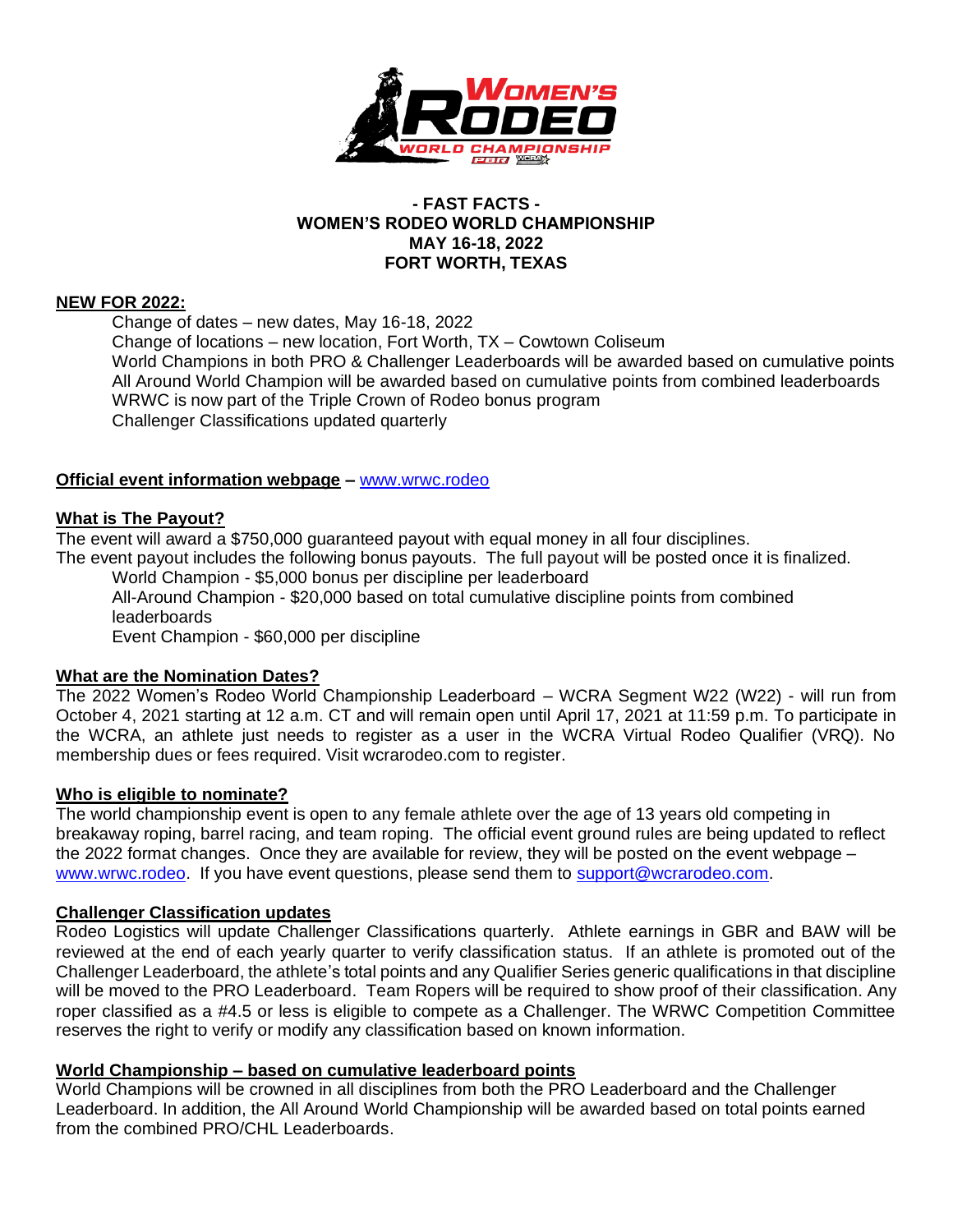

World Championship cumulative points will accrue through the entire segment (October 4, 2021 – April 17, 2022) and extend through the WRWC Qualifying Rounds, Semi-Final Round and Aggregate. Refer to the charts below to review the World Championship Points available during the WRWC event.

The Showdown and Triple Crown rounds occur after the World Championships have been awarded. These rounds will not be included in the cumulative points for the 2022 World Championships.

| <b>BAW/TR - WRWC EVENT WORLD POINTS</b><br><b>MAX POINTS AVAILABLE - 15,050</b> |           |           |               |           | <b>GBR - WRWC EVENT WORLD POINTS</b><br><b>MAX POINTS AVAILABLE - 12.250</b> |           |               |           |
|---------------------------------------------------------------------------------|-----------|-----------|---------------|-----------|------------------------------------------------------------------------------|-----------|---------------|-----------|
| Place                                                                           | Qual Rd 1 | Qual Rd 2 | Semi-Final Rd | Aggregate | Place                                                                        | Qual Rd 2 | Semi-Final Rd | Aggregate |
|                                                                                 | 2,800.00  | 2,800.00  | 4,725.00      | 4,725.00  |                                                                              | 2,800.00  | 4,725.00      | 4,725.00  |
| $\overline{2}$                                                                  | 2,100.00  | 2,100.00  | 3,545.50      | 3,545.50  | 2                                                                            | 2,100.00  | 3,545.50      | 3,545.50  |
| 3                                                                               | 1,680.00  | 1,680.00  | 2,835.00      | 2,835.00  | 3                                                                            | 1,680.00  | 2,835.00      | 2,835.00  |
| 4                                                                               | 1,512.00  | 1,512.00  | 2,551.50      | 2,551.50  | 4                                                                            | 1,512.00  | 2,551.50      | 2,551.50  |
| 5                                                                               | 1,361.50  | 1,361.50  | 2,296.00      | 2,296.00  | 5                                                                            | 1,361.50  | 2,296.00      | 2,296.00  |
| 6                                                                               | 1,225.00  | 1,225.00  | 2,065.00      | 2,065.00  | 6                                                                            | 1,225.00  | 2,065.00      | 2,065.00  |
| 7                                                                               | 1,102.50  | 1,102.50  | 1,858.50      | 1,858.50  | 7                                                                            | 1,102.50  | 1,858.50      | 1,858.50  |
| 8                                                                               | 990.50    | 990.50    | 1,673.00      | 1,673.00  | 8                                                                            | 990.50    | 1,673.00      | 1,673.00  |
| 9                                                                               | 892.50    | 892.50    | 1,505.00      | 1,505.00  | 9                                                                            | 892.50    | 1,505.00      | 1,505.00  |
| 10                                                                              | 805.00    | 805.00    | 1,354.50      | 1,354.50  | 10                                                                           | 805.00    | 1,354.50      | 1,354.50  |
| 11                                                                              | 731.50    | 731.50    | 1,155.00      | 1,235.50  | 11                                                                           | 731.50    | 1,155.00      | 1,235.50  |
| 12                                                                              | 658.00    | 658.00    | 952.00        | 1,113.00  | 12                                                                           | 658.00    | 952.00        | 1,113.00  |
| 13                                                                              | 588.00    | 588.00    |               | 990.50    | 13                                                                           | 588.00    |               | 990.50    |
| 14                                                                              | 514.50    | 514.50    |               | 871.50    | 14                                                                           | 514.50    |               | 871.50    |
| 15                                                                              | 444.50    | 444.50    |               | 749.00    | 15                                                                           | 444.50    |               | 749.00    |
| 16                                                                              | 371.00    | 371.00    |               | 626.50    | 16                                                                           | 371.00    |               | 626.50    |
| 17                                                                              | 301.00    | 301.00    |               | 507.50    | 17                                                                           | 301.00    |               | 507.50    |
| 18                                                                              | 227.50    | 227.50    |               | 385.00    | 18                                                                           | 227.50    |               | 385.00    |
| 19                                                                              | 157.50    | 157.50    |               | 262.50    | 19                                                                           | 157.50    |               | 262.50    |
| 20                                                                              | 84.00     | 84.00     |               | 143.50    | 20                                                                           | 84.00     |               | 143.50    |

| <b>GBR - WRWC EVENT WORLD POINTS</b>  |           |               |           |  |  |  |  |  |  |
|---------------------------------------|-----------|---------------|-----------|--|--|--|--|--|--|
| <u> MAX POINTS AVAILABLE - 12,250</u> |           |               |           |  |  |  |  |  |  |
| Place                                 | Qual Rd 2 | Semi-Final Rd | Aggregate |  |  |  |  |  |  |
| 1                                     | 2,800.00  | 4,725.00      | 4,725.00  |  |  |  |  |  |  |
| $\overline{c}$                        | 2,100.00  | 3,545.50      | 3,545.50  |  |  |  |  |  |  |
| 3                                     | 1,680.00  | 2,835.00      | 2,835.00  |  |  |  |  |  |  |
| 4                                     | 1,512.00  | 2,551.50      | 2,551.50  |  |  |  |  |  |  |
| 5                                     | 1,361.50  | 2,296.00      | 2,296.00  |  |  |  |  |  |  |
| 6                                     | 1,225.00  | 2,065.00      | 2,065.00  |  |  |  |  |  |  |
| 7                                     | 1,102.50  | 1,858.50      | 1,858.50  |  |  |  |  |  |  |
| 8                                     | 990.50    | 1,673.00      | 1,673.00  |  |  |  |  |  |  |
| 9                                     | 892.50    | 1,505.00      | 1,505.00  |  |  |  |  |  |  |
| 10                                    | 805.00    | 1,354.50      | 1,354.50  |  |  |  |  |  |  |
| 11                                    | 731.50    | 1,155.00      | 1,235.50  |  |  |  |  |  |  |
| 12                                    | 658.00    | 952.00        | 1,113.00  |  |  |  |  |  |  |
| 13                                    | 588.00    |               | 990.50    |  |  |  |  |  |  |
| 14                                    | 514.50    |               | 871.50    |  |  |  |  |  |  |
| 15                                    | 444.50    |               | 749.00    |  |  |  |  |  |  |
| 16                                    | 371.00    |               | 626.50    |  |  |  |  |  |  |
| 17                                    | 301.00    |               | 507.50    |  |  |  |  |  |  |
| 18                                    | 227.50    |               | 385.00    |  |  |  |  |  |  |
| 19                                    | 157.50    |               | 262.50    |  |  |  |  |  |  |
| 20                                    | 84.00     |               | 143.50    |  |  |  |  |  |  |

# **Who is eligible to enter the event?**

Athletes ranked in the Top 20 of their respective W22 Leaderboard (PRO & Challenger) and any athlete with a Qualifier Series generic qualification and the Bill Pickett Invitational Rodeo Outside Qualifiers are eligible to enter the event.

- Up to six (6) Qualifier Series events will be held for Segment W22 per leaderboard. Learn more about Qualifier Series event details and schedule [HERE](https://wrwc.rodeo/?page_id=1285)
- Bill Pickett Invitational Rodeo series invites in Barrel Racing and Breakaway Roping one (1) per discipline
- **Leaderboard Benefits:**
	- o Leaderboard #1 (PRO & Challenger)
		- seeded in Showdown Round
		- **eligible to participate in Qualifying Rounds for payout, World Points and All Around points**
		- complimentary entry fees
		- complimentary one (1) hotel room (or RV spot) for up to three (3) nights
		- complimentary one (1) horse stall with four (4) bags of shavings
	- o Leaderboard #2-4 (PRO & Challenger)
		- eligible to participate in Qualifying Rounds for payout and All Around points
		- complimentary entry fees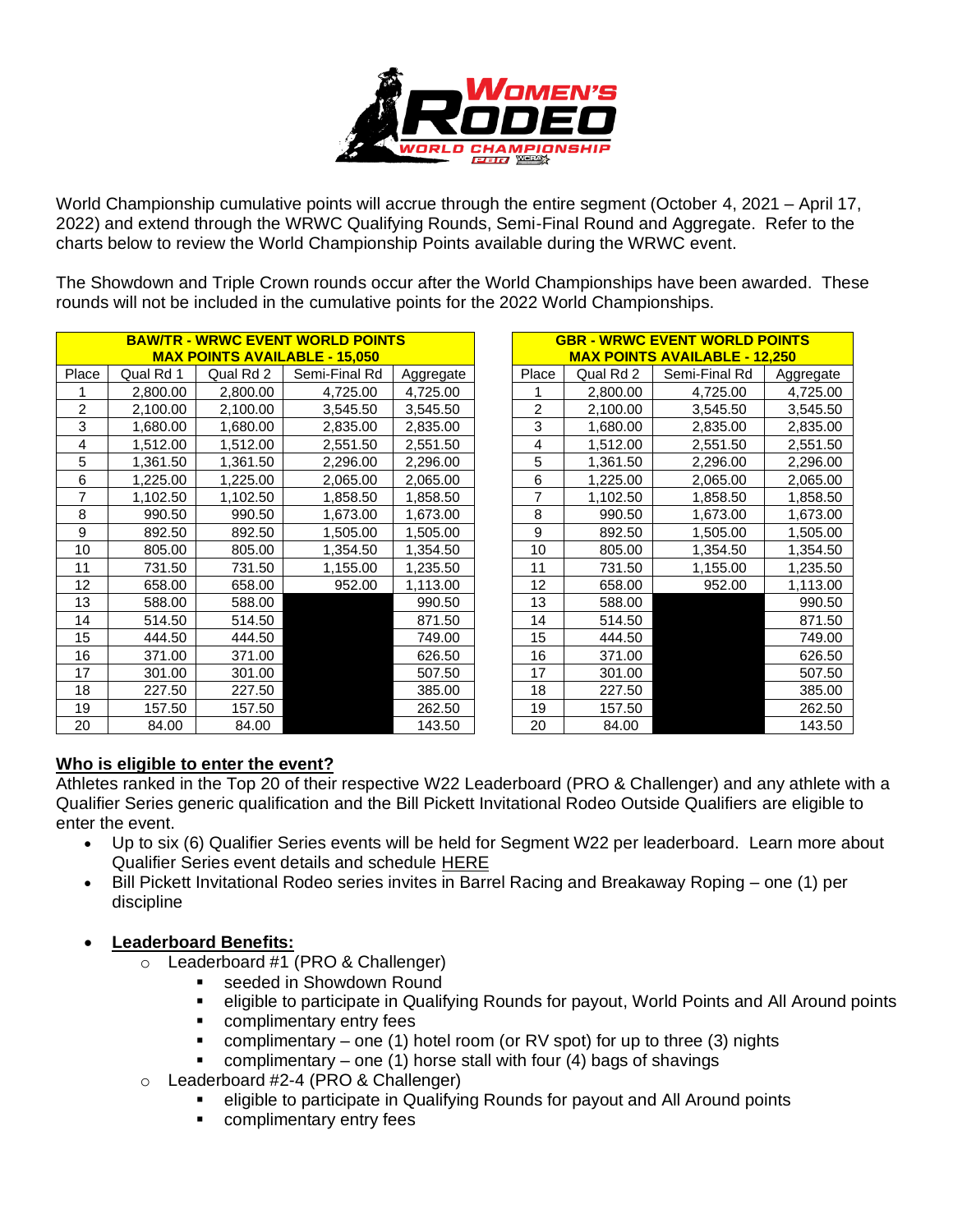

- **•** complimentary one (1) horse stall with four (4) bags of shavings
- $\circ$  Leaderboard #1-20 and any athletes with a generic qualification (PRO & Challenger)
	- complimentary entry fees
	- competition order in Qualifying Rounds based on leaderboard rank
		- BAW/TR reverse order of Leaderboard in Round 1
		- GBR in order of Leaderboard

## **How many times can I enter each discipline?**

Athletes are allowed one (1) entry per discipline in the 2022 WRWC event.

Athletes seeded in the Showdown Round (Leaderboard #1) are eligible to participate in the Qualifying Rounds for payout, World points and All Around points.

## **How do athletes earn W22 Leaderboard points?**

An athlete must nominate and earn points at any event with publicly verifiable results on the VRQ. Eligible events must be an OPEN event where all ages can compete. Once you pay your nomination fee, if you place in a paid position at the event, WCRA will input the results into its system, and your points will be applied during the weekly leaderboard update.

# **Team Roping Nominations/Points**

Team Roping nominations are now organized in the Virtual Rodeo Qualifier (VRQ) by the class, rather than by the event. It is important that all team ropers select the class you wish to nominate. This will ensure that you will receive points for the roping class that you intended to nominate.

You can still nominate once for a class and receive points for your highest placing inside of that class. But you can no longer nominate an event and get points for your highest placing out of all of the classes.

We made this change because in some cases, jackpots were being ranked too high due to being grouped with multiple classes of ropings. So, moving forward Team Roping jackpots will now be listed in the VRQ separately by classes. This allows each roping class to be ranked by its total payout rather than including other roping classes, which may be affecting the ranking and making it too high.

Example: A World Series roping pays out over \$200,000 on a weekend but the Open class may only payout \$9,000. So, rather than an athlete paying a Division One \$200 nomination fee for roping in the Open, the athlete would pay for a Division Four \$50 nomination fee.

**Barrel Racing VRQ Points -** As of January 13, 2022, points will be awarded as follows for barrel racing events:

- **Silver Alliances and higher with "D" formats**: Points awarded to nominated athletes up to the top 20 fastest times
- **Bronze Alliances and lower with "D" formats:** Points awarded to nominated athletes up to the top 10 fastest times
- **Non-alliance "D" formats:** Points awarded to nominated athletes up to top 10 paid places
- **All straight pay barrel racing formats (Alliance or Non-Alliance):** Points awarded to nominated athletes up to top 10 paid places"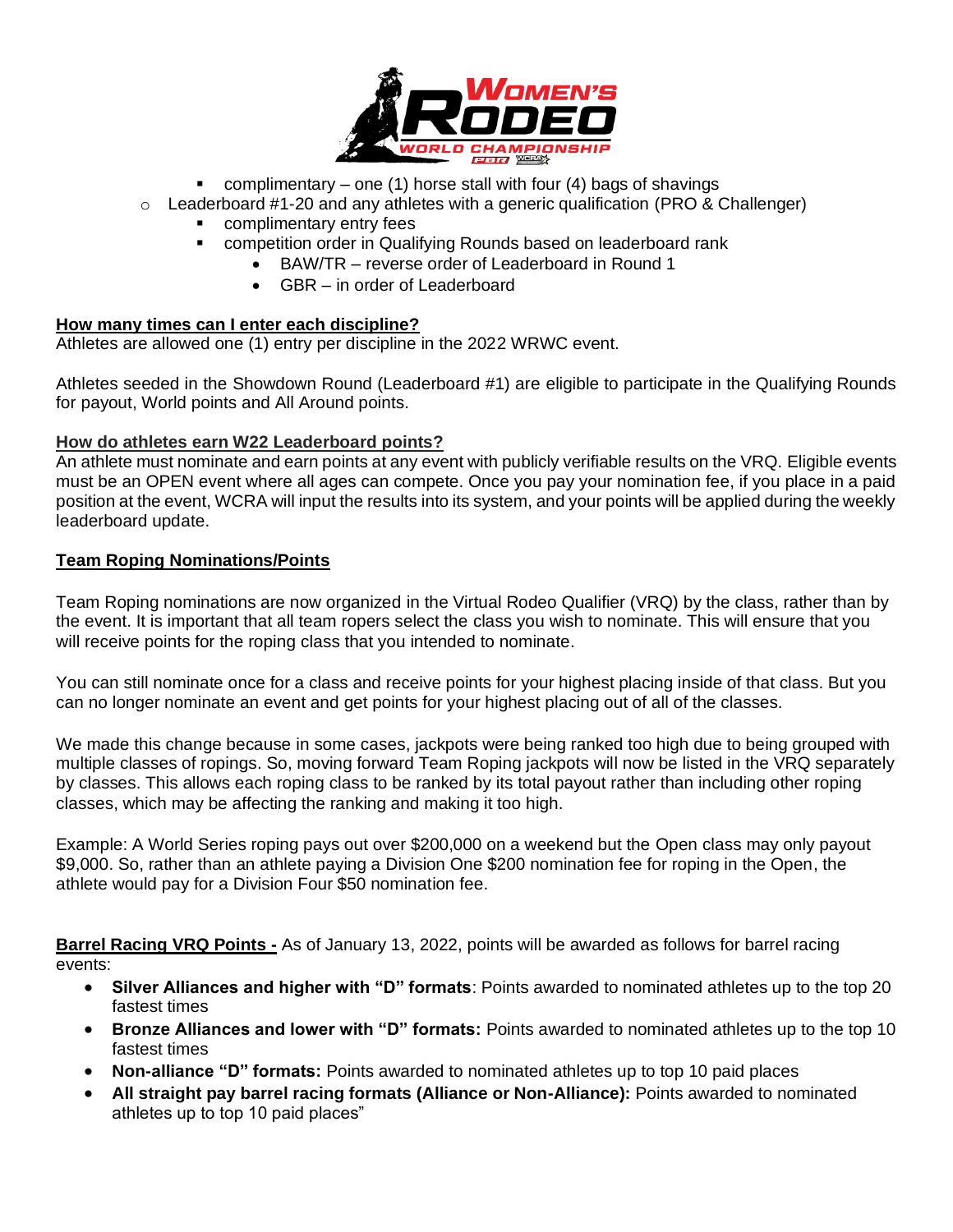

# **Who participates in each section of competition in the event?**

**PRO & Challenger Leaders will compete separately through the Semi-Final Round**

- **WRWC Qualifying Rounds – up to 27 Athletes/Teams per leaderboard**
	- o W22 Leaderboard #1-20 (PRO) No Entry Fee
	- o W22 Leaderboard #1-20 (Challenger) No Entry Fee
	- o Qualifier Series generic qualification winners
	- o Bill Pickett Invitational Rodeo outside qualifier (BAW & GBR only)
- **WRWC Semi-Final Round - 12 Athletes/Teams per leaderboard**
	- o BAW/TR
		- Rd 1 Top 2 Fastest Times
		- Rd 2 Top 2 Fastest Times
		- Aggregate Top 8 Fastest Times on 2 runs
	- o GBR
		- Top 12 Fastest Times
- **WRWC Showdown Round - 10 Athletes/Teams from combined leaderboards**
	- o W22 Leaderboard #1 (PRO)
	- o W22 Leaderboard #1 (Challenger)
	- o Top 4 Fastest Times from Semi-Final Round (PRO)
	- o Top 4 Fastest Times from Semi-Final Round (Challenger)
	- **WRWC Triple Crown of Rodeo Round - 3 Athletes/Teams**
		- o Top 3 from Showdown Round

**Qualifier Series (QS) winners:** Select women's rodeo/standalone events hosted by WRWC and/or an approved event producer will feature women only OPEN and CHALLENGER competition (as applies) in;

- Barrel Racing
- Breakaway Roping
- Team Roping
- Qualifier Series events competition format, ground rules and entry fees **will be determined by each host event producer**.
	- Athlete will have two options to enter a Qualifier Series event.
		- Rodeo Entry Tool (RET) [www.entrytool.com](http://www.entrytool.com/) Athletes entering the event online will save money via a discounted entry fee.
		- Walk up entry fees on the day of event at the rodeo office will be full price entry fee.
		- **Entry Fee Example**
			- Entry Fee is \$125 as a walk up at the rodeo office.
			- Online entries on RET would be discounted by \$25 (or more) to \$100.
- Each Qualifier Series event will also feature **VRQ Expanded Points** in any/all paid rounds of competition
	- The Expanded Points feature provides opportunities for more athletes to earn valuable W22 leaderboard points
- Athlete **must voluntarily nominate** the Qualifier Series event to be eligible to earn a generic qualification to WRWC
- Winning a WRWC Qualifier Series event is paramount for the athlete.
	- The highest placing nominated athlete at a Qualifier Series event earns a competition position in the 2022 WRWC regardless of Segment W22 leaderboard position
	- The QS event must have at least five (5) athlete nominations in a discipline to award a generic qualification for that discipline
- The WRWC Qualifier Series event will also feature **VRQ Fast Cash payout at the event**. The Qualifier Series Fast Cash payout will be 40% of nomination fees from the WRWC Qualifier Series event.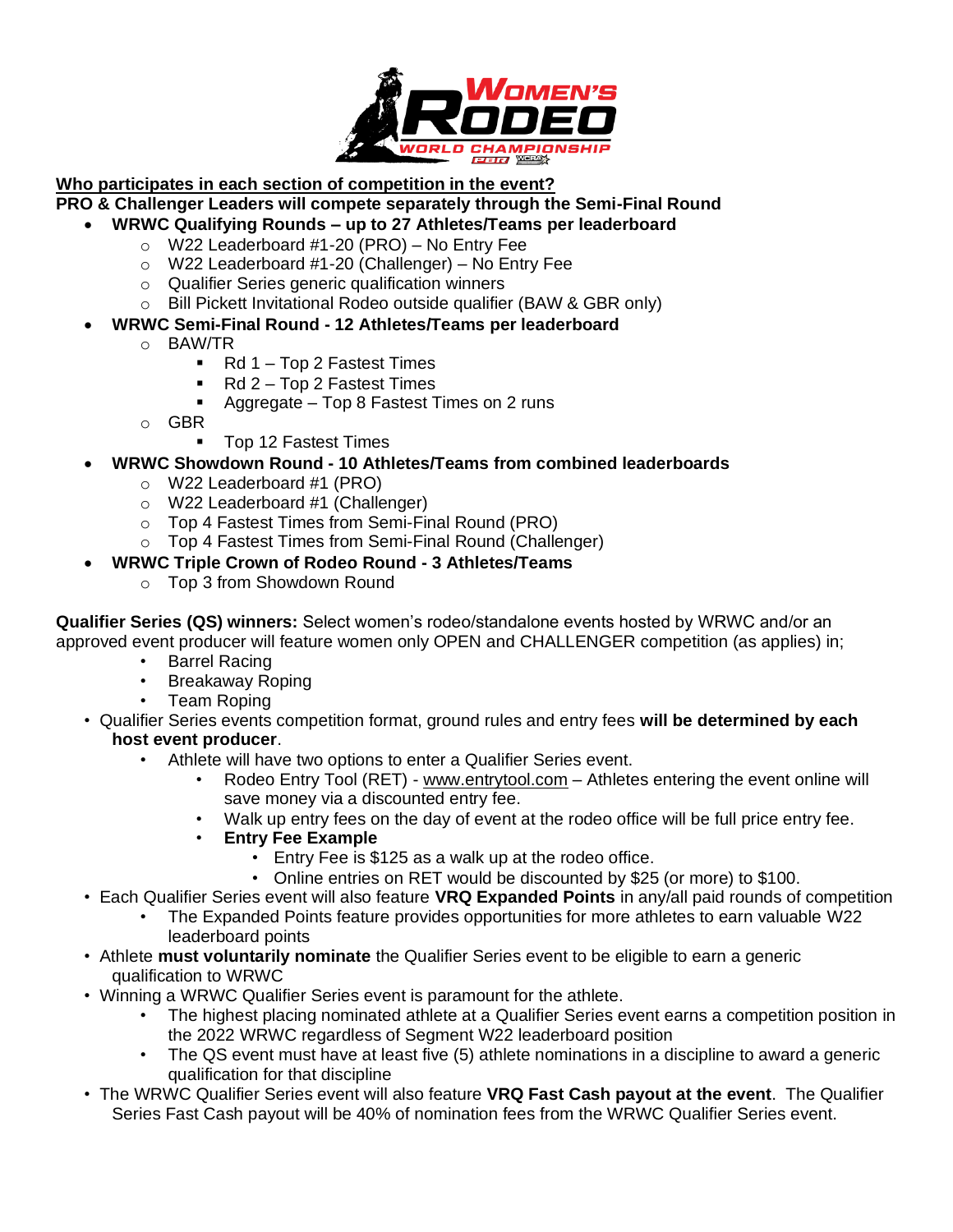

• The QS event must have at least five (5) athlete nominations in a discipline to award VRQ Fast Cash for the discipline.

# **About the Women's Rodeo World Championship (WRWC):**

The WRWC is the largest annual purse for a women's rodeo event and will payout \$750,000 in 2022 while crowning World Champions. WRWC is a culmination of a year-long race of women's rodeo events worldwide. Athletes qualify for the WRWC by earning points and leaderboard positions using the VRQ (Virtual Rodeo Qualifier). The championship event will be split between The Historic Cowtown Coliseum and Dickies Arena. The first three rounds of competition will be at Cowtown Coliseum May 16-18, in conjunction with PBR World Finals.

## **About the World Champions Rodeo Alliance (WCRA):**

WCRA is a professional sport and entertainment entity, created to develop and advance the sport of rodeo by aligning all levels of competition. In association with the PBR, WCRA produces major rodeo events, developing additional opportunities for rodeo-industry competitors, stakeholders, and fans. To learn more, visit wcrarodeo.com. For athletes interested in learning more about the WCRA Virtual Rodeo Qualifier (VRQ) system, visit app.wcrarodeo.com.

## **About PBR and WCRA Partnership**

In early 2018, PBR and WCRA announced a collaboration to jointly produce, market, and promote rodeo events in an effort to expand television and digital coverage of the sport, build the profiles of the world's best rodeo athletes, and grow the sport's fan base. All WCRA events will be broadcast live on RidePass (PlutoTV Channel 720), the definitive source on western sports and lifestyle, which delivers fans the most entertaining, authentic, and accessible western sports experience in the World.

**PBR and WCRA formed a partnership** to grow the rodeo industry by delivering new events, new money, and new opportunity. We aspire to create four annual large payout rodeos, giving athletes a chance to compete for millions. This partnership, which complements rather than competes with existing events and organizations, will give more rodeo athletes more earning potential.

**WCRA leverage PBR's expertise** in bringing exciting, successful events all over the country, producing worldclass broadcasts, and creating star athletes. These new rodeo events will offer incremental earning opportunities for athletes while bringing rodeo events and the world's top competitors to new markets.

# **Fast Facts**

### **How does someone download the app?**

The app is available through your web browser at app.wcrarodeo.com. It is a mobile formatted webpage, not a native app and therefore not available in the app store. Learn how to add it to your home screen in seconds [HERE.](https://www.youtube.com/watch?v=Fb-14D_qJ-g)

### **Who maintains the VRQ?**

Rodeo Logistics was contracted to develop the VRQ for the WCRA and has created software that has successfully managed tens of thousands of rodeo athlete nominations worldwide. In addition, Rodeo Logistics developed and launched the WCRA VRQ Entry Tool which has processed several thousand rodeo entries.

### **How long is the WCRA Season?**

WCRA divides the calendar year into segments. During a segment, athletes are earning points to qualify to compete at the Main Event/Major. A Major is an event that is Triple Crown of Rodeo eligible, whereas a Main